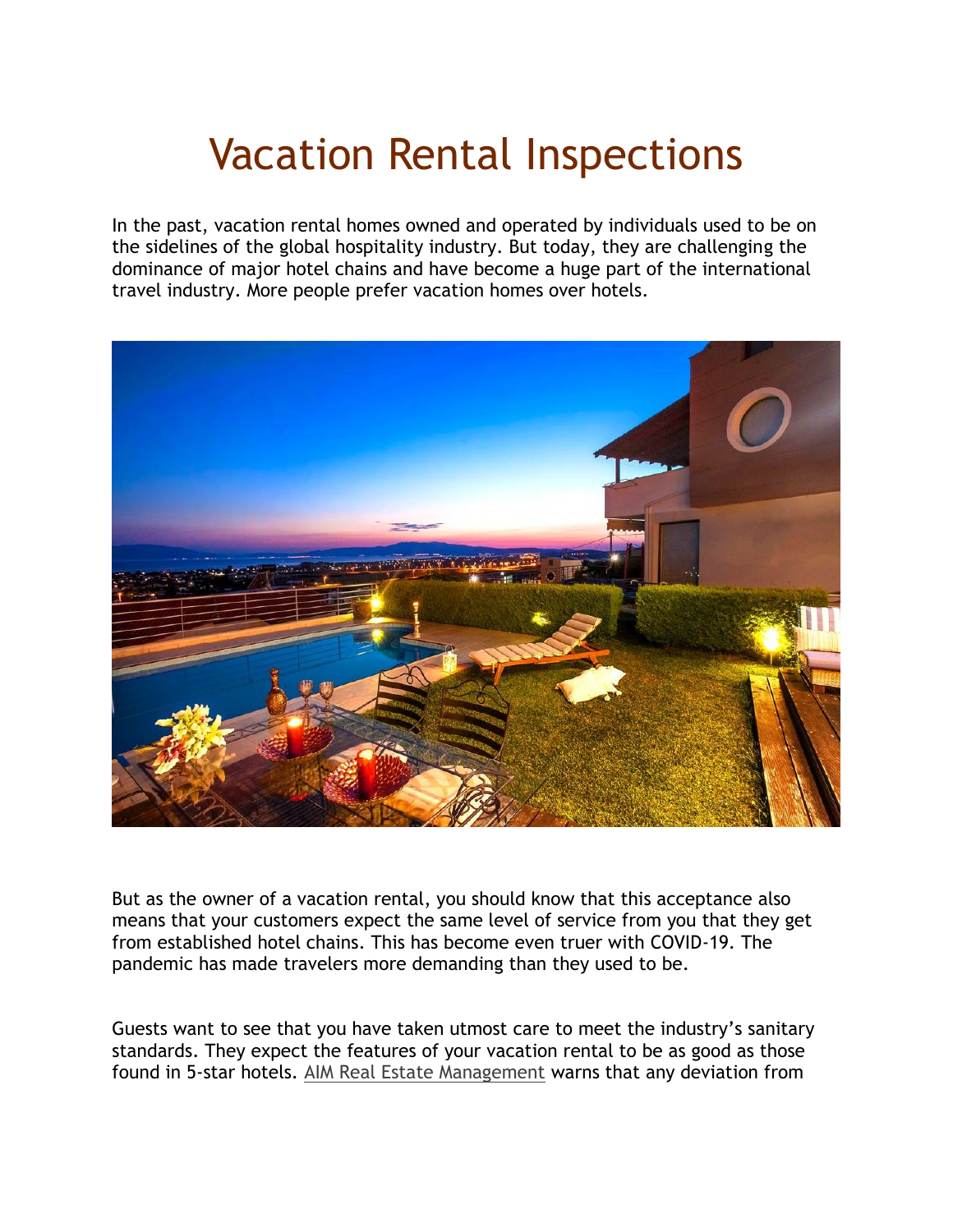what guests want can earn you reviews that will hurt the future prospects of your business.

That is why inspecting your vacation home before you open for business and periodically, after you have bought it, is vital. This might seem like just an unnecessary bit of work considering all the trouble you have to go through to buy the property and set up the rental business.

But [inspecting your vacation rental](https://www.popularmechanics.com/home/interior-projects/how-to/a3431/best-home-inspection-checklist/) before you start receiving guests is vital for the smooth operation and eventual success of your rental business. Why is a vacation rental inspection so important and what are the steps for conducting a vacation rental inspection? This post will answer the questions.



# **Why vacation rental inspections are important**

Even if the property is a long distance from where you live, inspecting the vacation rental is essential for the following reasons.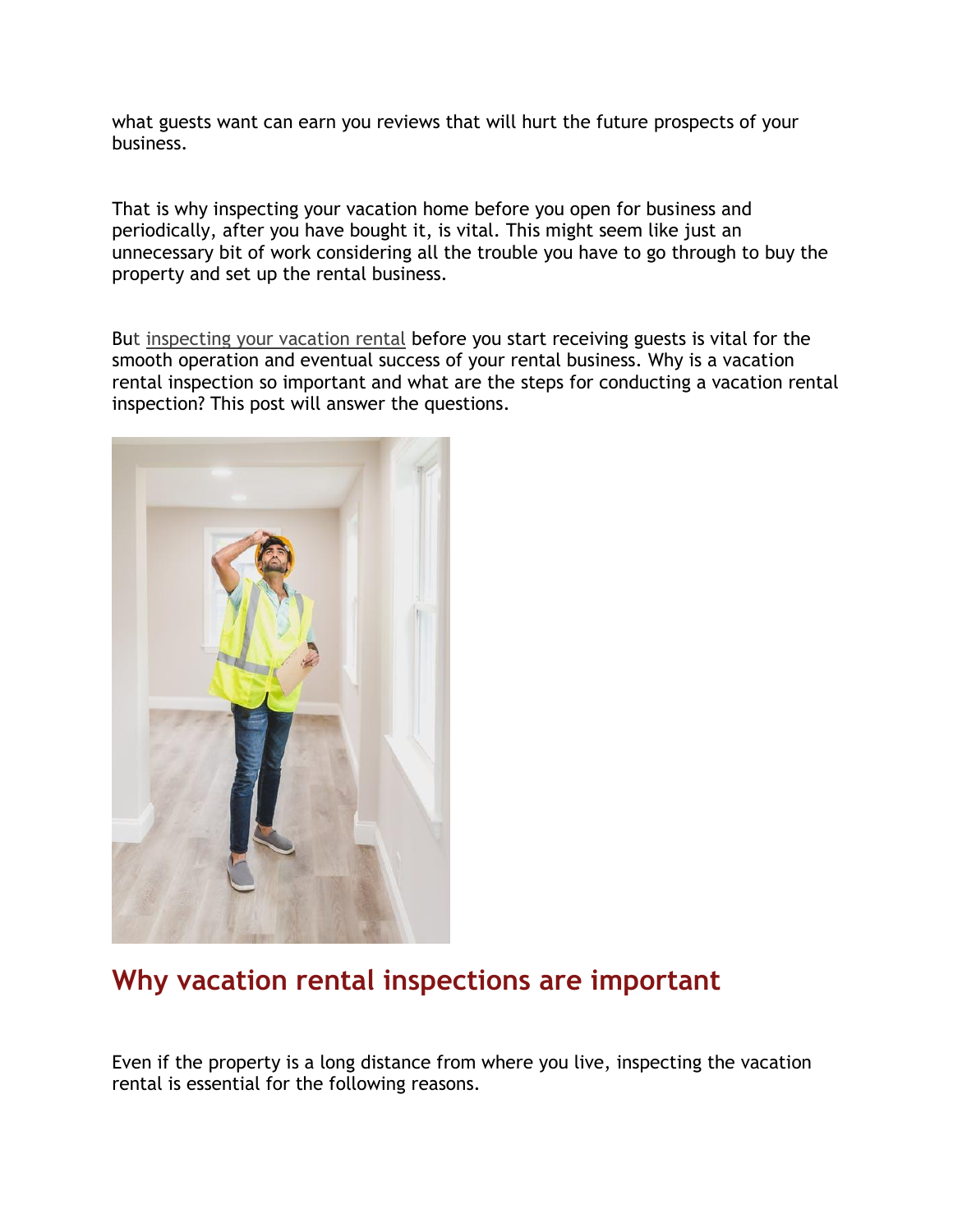#### **Protect your investment**

Most bad reviews by vacation rental guests are over things the owner could have prevented easily. These issues may be trivial but when people pay you for a service, trivial things become important. The bad reviews caused by those small issues can damage your business.

#### **Protect your guests**

A thorough inspection of the rental before you start advertising will help ensure the safety and well-being of your guests. You can impose more effective standards when you know the actual condition and needs of your property.

#### **Consistency in service delivery**

When you habitually provide service that meets and exceeds customers' expectations, you establish a track record that will create more success for your business.

# **Conducting a Vacation Rental Inspection**

A [checklist provides a complete list of tasks](https://www.zillow.com/home-buying-guide/home-inspection-checklist/) to be done during the inspection, ensuring that no part of the home is overlooked. A checklist also helps impose discipline on the inspection process by providing a step-by-step guideline for inspecting the entire property.

#### **Make it routine**

While it is important to conduct a vacation rental inspection before you start a business, you should also have on-going inspections. This is because the systems and structures of the home are subject to constant wear and tear from normal use and aging.

#### **Involve your guests**

To keep your vacation rental in the best shape, create a system to help you catch problems as they happen. Having your guests serve as your eyes and ears by providing useful information about issues in the home which were present when they arrived or which occurred during their stay will be invaluable.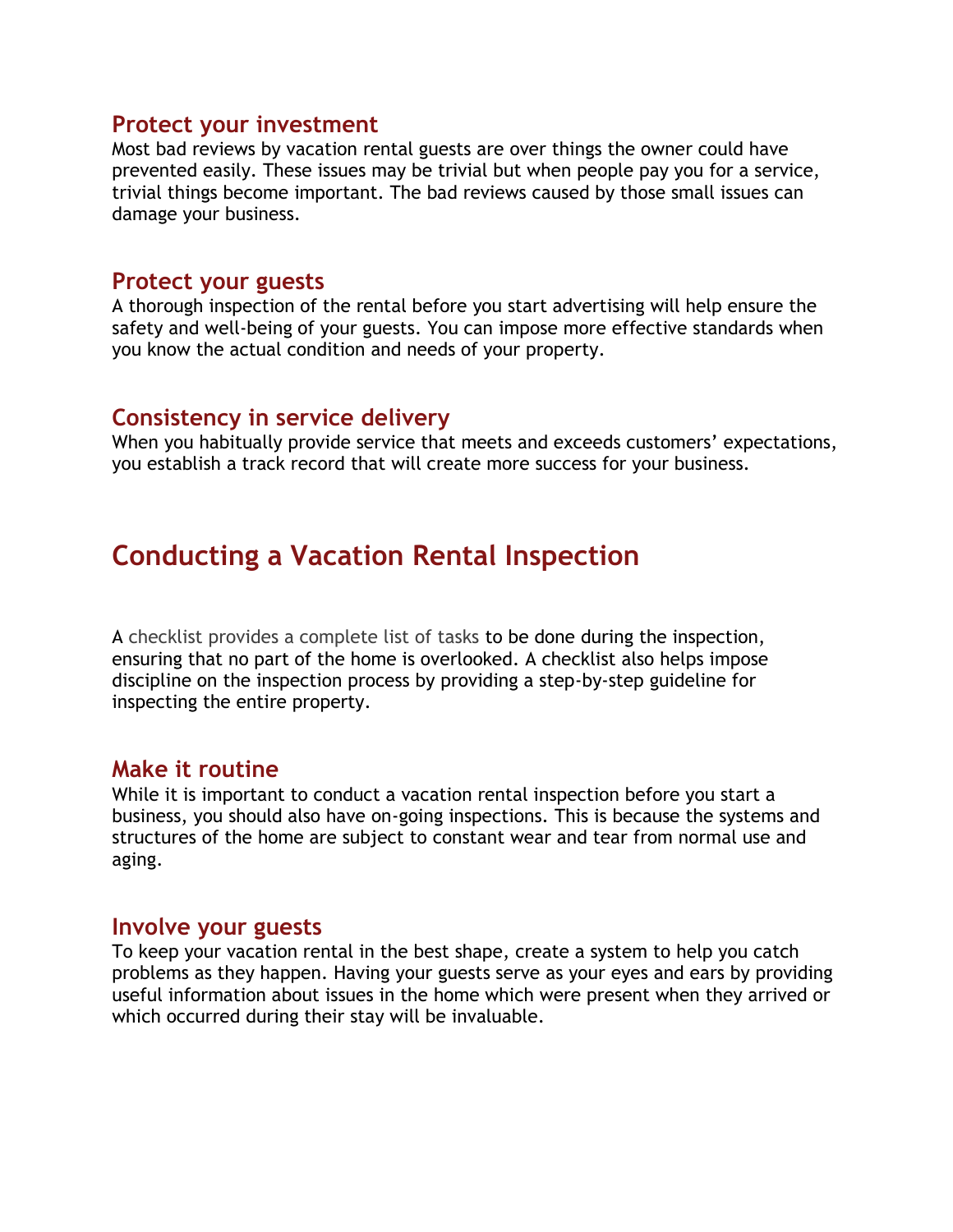#### **Schedule periodic inspections**

How often should you inspect your vacation rental? You definitely should have a thorough home inspection upon purchase of your vacation rental and then again after any renovations are complete. Once you're open for business, vintage homes and homes found in extreme weather zones should be inspected more frequently and perhaps monthly. For other homes, a thorough inspection done at the end of every season should be enough to help keep the property in tip-top shape.

# **Your Vacation Rental Inspection Checklist**

## **Check every switch, outlet and faucet**

- Go through the property room by room to inspect and test every light switch, electrical outlet, ceiling fan and faucet.
- Swap-out old features for new ones to improve the home's aesthetics and also improve energy efficiency. Especially in an older home, you may want to add electrical outlets such as in bedrooms, kitchen or family room to ensure there are plenty of charging stations for today's electronics.
- Have a home inspector let you know if the electrical outlets are properly GFCI and AFCI protected and are located in the right places for the safety of your guests, especially in older homes.

# **Check all appliances**

- Inspect and test all kitchen appliances, water heater, vacuum cleaner, clothes dryer and washing machine. It is not enough to simply switch them on and off; you should use them in the same way guests would use them.
- Make sure the hot water is hot enough (about 110 degrees is just about right), but not too hot that it will scald your guests (anything over 120 degrees is too hot).
- Make sure dryer lint is removed to prevent build-up, a fire hazard.
- Have the HVAC system serviced before the start of summer and then again before winter to ensure the home has good cooling and heating capability.